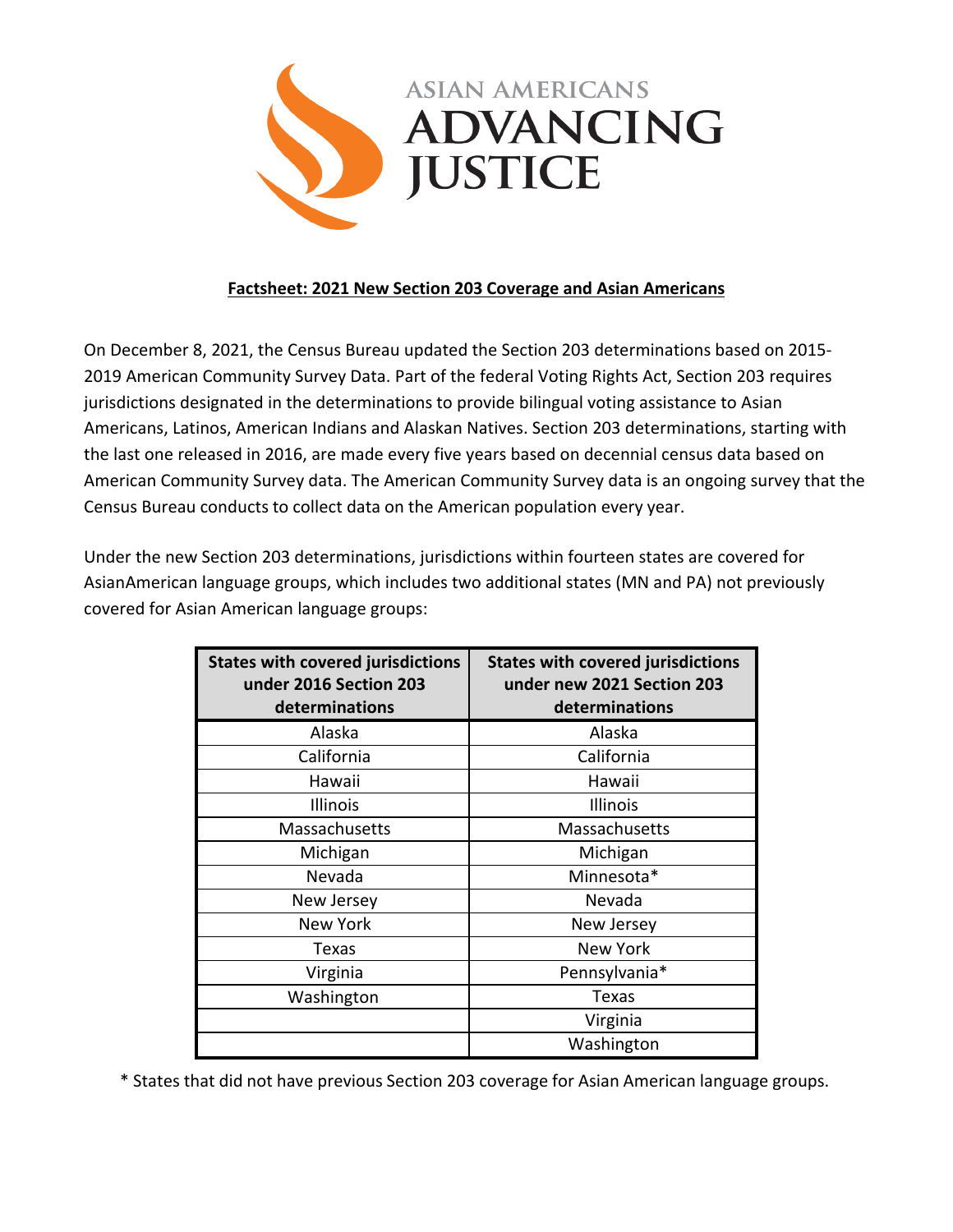Section 203 now covers 53 Asian American populations located in 32 counties, boroughs, census areas or cities, including 9 new Asian American populations that have been added to Section 203 coverage since the last list was released in 2016 (*see chart at end of factsheet)*.

There are currently eight Asian American language groups covered by Section 203, including the addition of Hmong (as indicated by an asterisk) with the 2021 determinations:

| <b>Covered language group</b> | <b>Number of political</b><br>subdivisions covered for<br>language group in 2016 | <b>Number of political</b><br>subdivisions covered for<br>language group in 2021 |
|-------------------------------|----------------------------------------------------------------------------------|----------------------------------------------------------------------------------|
| Asian Indian                  | 3                                                                                | 3                                                                                |
| Bangladeshi                   |                                                                                  |                                                                                  |
| Cambodian                     | 2                                                                                | $\mathfrak z$                                                                    |
| Chinese                       | 18                                                                               | 19                                                                               |
| Filipino                      | 8                                                                                | 10                                                                               |
| Hmong*                        |                                                                                  |                                                                                  |
| Korean                        | 4                                                                                | 4                                                                                |
| Vietnamese                    | g                                                                                | 12                                                                               |

\* Language added since 2016 Section 203 Determinations.

Coverage for these eight language groups are as follows:

| Language group      | <b>Political subdivision and state covered by</b> |
|---------------------|---------------------------------------------------|
|                     | <b>Section 203 in 2021</b>                        |
| <b>Asian Indian</b> | Cook County, Illinois (Chicago)                   |
|                     | Middlesex, New Jersey                             |
|                     | Queens County, New York                           |
| <b>Bangladeshi</b>  | Hamtramck City, Michigan                          |
|                     | Queens County, New York*                          |
| Cambodian           | Lowell City, Massachusetts                        |
|                     | Los Angeles County, California                    |
| <b>Chinese</b>      | Alameda County, California                        |
|                     | Contra Costa County, California                   |
|                     | Los Angeles County, California                    |
|                     | Orange County, California                         |
|                     | Sacramento County, California                     |
|                     | San Diego County, California                      |
|                     | San Francisco County, California                  |
|                     | San Mateo County, California                      |
|                     | Santa Clara County, California                    |
|                     | Honolulu County, Hawaii                           |
|                     | Cook County, Illinois (Chicago)                   |
|                     | Malden City, Massachusetts                        |
|                     | Quincy City, Massachusetts                        |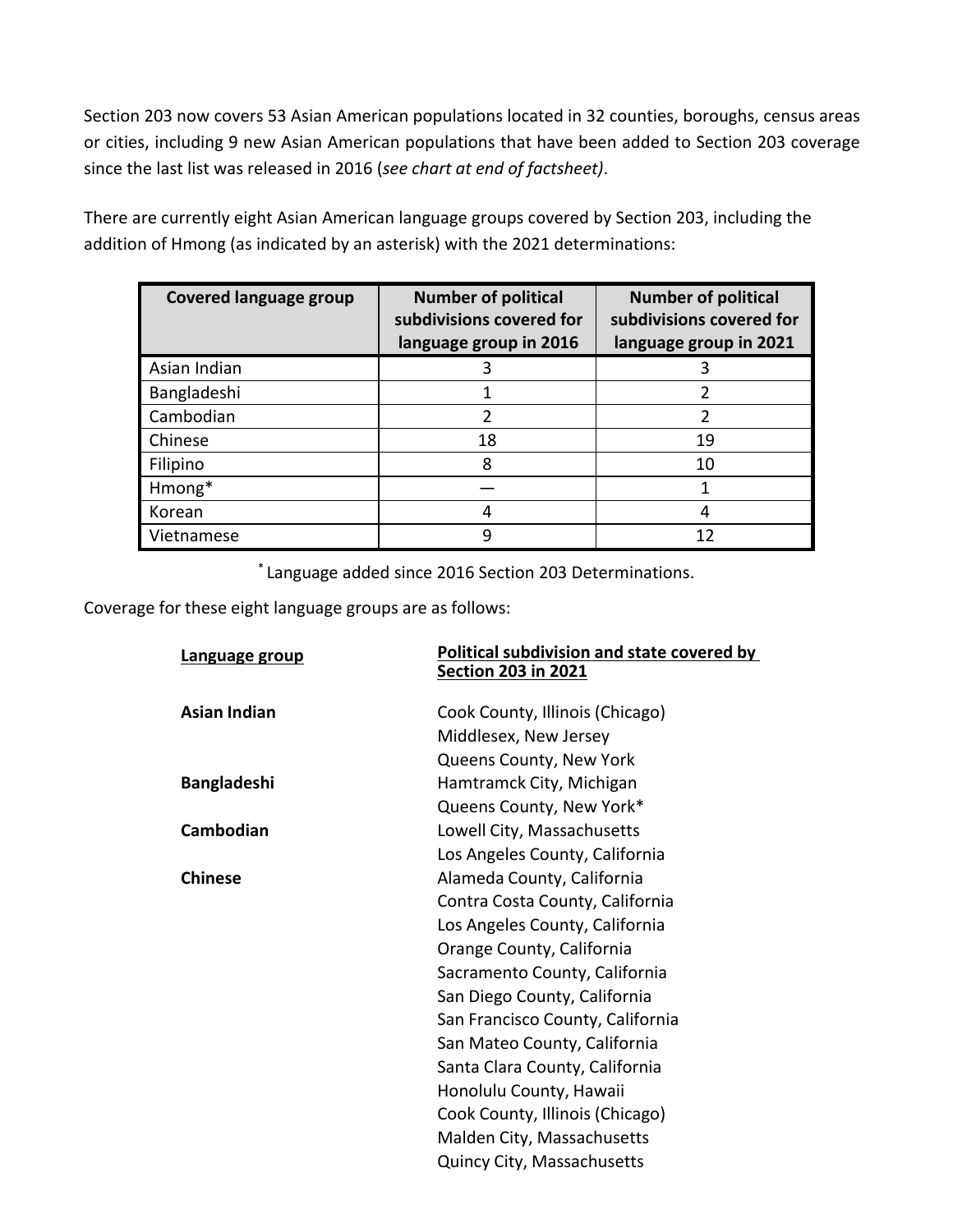|                   | Kings County, New York (Brooklyn)     |
|-------------------|---------------------------------------|
|                   | New York County, New York (Manhattan) |
|                   | Queens County, New York (Queens)      |
|                   | Philadelphia County, Pennsylvania*    |
|                   | Harris County, Texas (Houston)        |
|                   | King County, Washington (Seattle)     |
| <b>Filipino</b>   | Aleutians West Census Area, Alaska    |
|                   | Kodiak Island Borough, Alaska*        |
|                   | Alameda County, California            |
|                   | Los Angeles County, California        |
|                   | San Diego County, California          |
|                   | San Mateo County, California*         |
|                   | Santa Clara County, California        |
|                   | Honolulu County, Hawaii               |
|                   | Maui County, Hawaii*                  |
|                   | Clark County, Nevada                  |
| <b>Hmong</b>      | Ramsey County, Minnesota*             |
| Korean            | Los Angeles County, California        |
|                   | Orange County, California             |
|                   | Bergen County, New Jersey             |
|                   | Queens County, New York (Queens)      |
| <b>Vietnamese</b> | Alameda County, California            |
|                   | Los Angeles County, California        |
|                   | Orange County, California             |
|                   | Sacramento County, California*        |
|                   | San Diego County, California          |
|                   | Santa Clara County, California        |
|                   | Randolph Town City, Massachusetts*    |
|                   | Dallas County, Texas*                 |
|                   | Harris County, Texas (Houston)        |
|                   | <b>Tarrant County, Texas</b>          |
|                   | Fairfax County, Virginia              |
|                   | King County, Washington (Seattle)     |
|                   |                                       |

\* Newly covered language group under Section 203.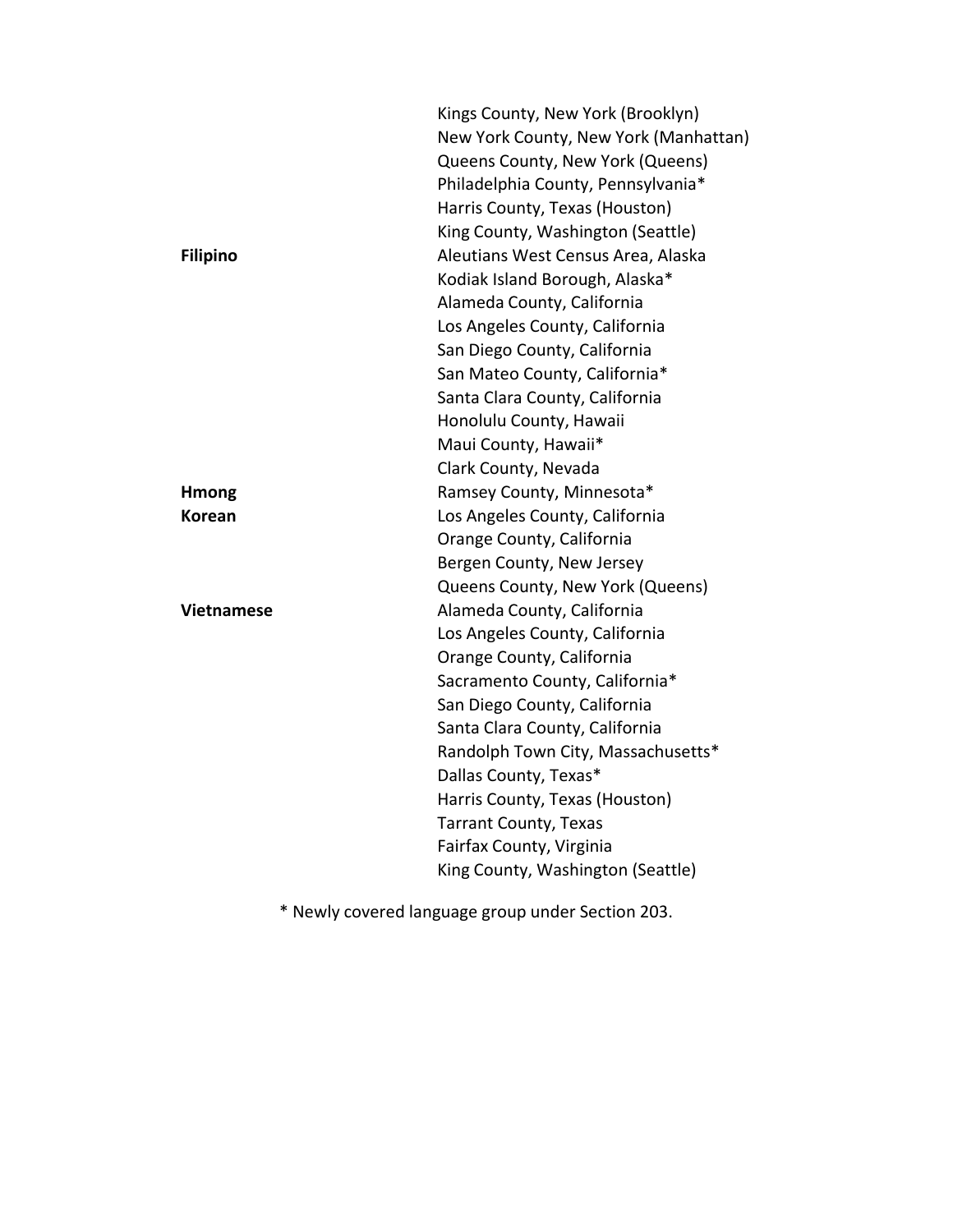#### **2021 Section 203 Determinations For Asian American Language Groups**

### Alaska+ **:**

| Aleutians West Census Area |
|----------------------------|
| Kodiak Island Borough      |

#### California:

| Alameda County       |  |  |
|----------------------|--|--|
| Contra Costa County  |  |  |
| Los Angeles County   |  |  |
| <b>Orange County</b> |  |  |
| Sacramento County    |  |  |
| San Diego County     |  |  |
| San Francisco County |  |  |
| San Mateo County     |  |  |
| Santa Clara County   |  |  |

Hawaii:

| Honolulu County    |
|--------------------|
| <b>Maui County</b> |

Illinois:

# Massachusetts:

| <b>Malden City</b>        |
|---------------------------|
| <b>Quincy City</b>        |
| <b>Randolph Town city</b> |

Michigan: Hamtramck City **Bangladeshi** 

# **Minnesota:**

**Ramsey County Hmong\***

Nevada: Clark County **Filipino** 

New Jersey: Bergen County **Korean** Middlesex Asian Indian

#### **Jurisdiction Covered Asian American Language Group**

**Filipino Filipino** 

Chinese, Filipino, Vietnamese Chinese (including Taiwanese) Cambodian, Chinese, Filipino, Korean, Vietnamese Chinese, Korean, Vietnamese **Chinese**, **Vietnamese** Chinese, Filipino, Vietnamese Chinese **Chinese, Filipino** Chinese, Filipino, Vietnamese

y and Chinese, Filipino **Filipino** 

Cook County **Asian Indian, Chinese** Cook County

Lowell City **Cambodian** Chinese Chinese **Randolph Town city Vietnamese**